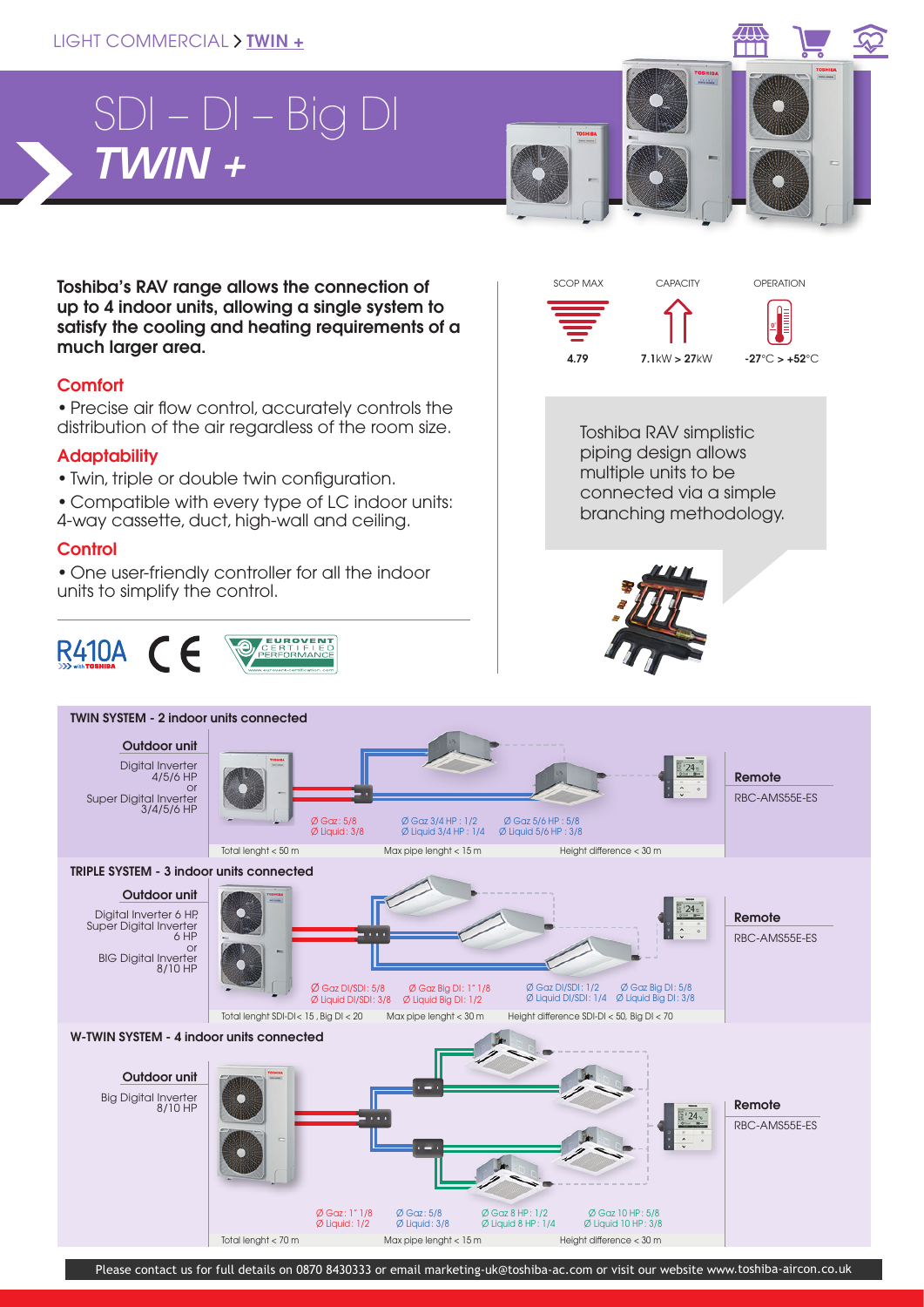# *TWIN SPLIT SDI*

*TRIPLE SPLIT SDI*

#### Cooling & heating

| Indoor unit       |              |             |           | <b>Cooling capacity</b> | <b>Heating capaity</b> | <b>EER</b> | <b>SEER</b> | <b>COP</b> | <b>SCOP</b> | <b>Energy class</b> |
|-------------------|--------------|-------------|-----------|-------------------------|------------------------|------------|-------------|------------|-------------|---------------------|
| model             | Outdoor unit | Indoor unit |           | min. - nominal - max    | min. - nominal - max   |            |             |            |             |                     |
|                   | RAV-         | RAV-        | <b>HP</b> | kW                      | kW                     |            |             |            |             |                     |
|                   | SP1104AT-E1  | RM561UTP-E  | 4         | $12.0 - 2.6 - 2.21$     | $13.0 - 2.4 - 2.34$    | 4.52       | 6.60        | 4.79       | 4.28        | $A++/A+$            |
|                   | SP1104AT8-E1 | RM561UTP-E  | 4         | $12.0 - 2.6 - 2.37$     | $15.6 - 2.4 - 2.42$    | 4.22       | 6.57        | 4.63       | 4.28        | $A++/A+$            |
| 4-way<br>cassette | SP1404AT-E1  | RM801UTP-E  | 5         | $14.0 - 2.6 - 3.16$     | $16.5 - 2.4 - 3.21$    | 3.96       | 6.96        | 4.36       | 4.22        | $-/-$               |
|                   | SP1404AT8-E1 | RM801UTP-E  | 5         | $14.0 - 2.6 - 3.46$     | $18.0 - 2.4 - 3.42$    | 3.61       | 6.87        | 4.09       | 4.30        | $-/-$               |
|                   | SP1604AT8-E1 | RM801UTP-E  | 6         | $16.0 - 2.6 - 4.49$     | $19.0 - 2.4 - 4.30$    | 3.12       | 6.70        | 3.72       | 4.24        | $-/-$               |
| Compact           | SP804ATP-E   | RM401MUT-E  | 3         | $8.0 - 1.9 - 1.94$      | $10.6 - 1.3 - 2.09$    | 3.66       | 6.13        | 3.83       | 4.21        | $A++/A+$            |
| 4-way             | SP1104AT-E1  | RM561MUT-E  | 4         | $12.0 - 2.6 - 2.66$     | $13.0 - 2.4 - 3.01$    | 3.76       | 6.14        | 3.72       | 3.95        | $A++/A$             |
| cassette          | SP1104AT8-E1 | RM561MUT-E  | 4         | $12.0 - 2.6 - 2.66$     | $14.0 - 2.4 - 3.01$    | 3.76       | 6.10        | 3.72       | 3.93        | $A++/A$             |
|                   | SP804ATP-E   | RM401BTP-E  | 3         | $8.0 - 1.9 - 2.06$      | $10.6 - 1.3 - 2.21$    | 3.45       | 5.88        | 3.62       | 4.00        | $A+/A+$             |
|                   | SP1104AT-E1  | RM561BTP-E  | 4         | $12.0 - 2.6 - 2.64$     | $13.0 - 2.4 - 2.77$    | 3.79       | 5.65        | 4.04       | 3.87        | $A+/A$              |
|                   | SP1104AT8-E1 | RM561BTP-E  | 4         | $12.0 - 2.6 - 2.64$     | $15.6 - 2.4 - 2.77$    | 3.79       | 5.65        | 4.04       | 3.87        | $A+/A$              |
| Ducted            | SP1404AT-E1  | RM801BTP-E  | 5         | $14.0 - 2.6 - 3.83$     | $16.5 - 2.4 - 3.67$    | 3.26       | 5.55        | 3.81       | 3.84        | $-/-$               |
|                   | SP1404AT8-E1 | RM801BTP-E  | 5         | $14.0 - 2.6 - 3.86$     | $18.0 - 2.4 - 3.67$    | 3.24       | 5.49        | 3.81       | 3.96        | $-/-$               |
|                   | SP1604AT8-E1 | RM801BTP-E  | 6         | $16.0 - 2.6 - 4.65$     | $19.0 - 2.4 - 4.60$    | 3.01       | 5.45        | 3.48       | 3.94        | $-/-$               |
|                   | SP804ATP-E   | RM401SDT-E  | 3         | $8.0 - 1.9 - 2.21$      | $10.6 - 1.3 - 2.16$    | 3.21       | 5.38        | 3.70       | 3.88        | A/A                 |
| Slim duct         | SP1104AT-E1  | RM561SDT-E  | 4         | $12.0 - 2.6 - 2.77$     | $13.0 - 2.4 - 2.67$    | 3.61       | 5.6         | 4.19       | 3.84        | $A+/A$              |
|                   | SP1104AT8-E1 | RM561SDT-E  | 4         | $12.0 - 2.6 - 2.79$     | $14.0 - 2.4 - 2.67$    | 3.58       | 5.55        | 4.19       | 3.84        | A/A                 |
|                   | SP1104AT-E1  | RM561CTP-E  | 4         | $12.0 - 2.6 - 2.45$     | $13.0 - 2.4 - 2.39$    | 4.08       | 6.18        | 4.69       | 4.27        | $A++/A+$            |
|                   | SP1104AT8-E1 | RM561CTP-E  | 4         | $12.0 - 2.6 - 2.37$     | $14.0 - 2.4 - 2.53$    | 4.22       | 6.35        | 4.43       | 4.41        | $A++/A+$            |
| Ceiling           | SP1404AT-E1  | RM801CTP-E  | 5         | $14.0 - 2.6 - 3.9$      | $16.5 - 2.4 - 3.62$    | 3.21       | 6.11        | 3.87       | 4.2         | $-/-$               |
|                   | SP1404AT8-E1 | RM801CTP-E  | 5         | $14.0 - 2.6 - 3.72$     | $18.0 - 2.4 - 3.56$    | 3.36       | 6.04        | 3.93       | 4.19        | $-/-$               |
|                   | SP1604AT8-E1 | RM801CTP-E  | 6         | $16.0 - 2.6 - 4.5$      | $19.0 - 2.4 - 4.31$    | 3.11       | 5.97        | 3.71       | 4.18        | $-/-$               |
|                   | SP1104AT-E1  | SM566KRT-E  | 4         | $12.0 - 2.6 - 2.77$     | $13.0 - 2.4 - 2.80$    | 3.61       | 5.6         | 4.00       | 3.87        | $A+/A$              |
|                   | SP1104AT8-E1 | SM566KRT-E  | 4         | $12.0 - 2.6 - 2.92$     | $14.0 - 2.4 - 2.85$    | 3.42       | 5.51        | 3.93       | 3.87        | A/A                 |
| High-wall         | SP1404AT-E1  | SM806KRT-E  | 5         | $13.5 - 2.6 - 3.88$     | $16.5 - 2.4 - 3.83$    | 3.17       | 6.19        | 3.66       | 4.06        | $-/-$               |
|                   | SP1404AT8-E1 | SM806KRT-E  | 5         | $13.5 - 2.6 - 4.00$     | $18.0 - 2.4 - 3.88$    | 3.08       | 6.12        | 3.61       | 4.09        | $-/-$               |
|                   | SP1604AT8-E1 | SM806KRT-E  | 6         | $16.0 - 2.6 - 5.10$     | $19.0 - 2.4 - 4.88$    | 2.75       | 6.06        | 3.28       | 4.07        | $-/-$               |

### 靈  $\bigotimes$  $\frac{1}{2}$

### Cooling & heating

|   | Energy | <b>SCOP</b> | <b>COP</b> | <b>SEER</b> | <b>EER</b> | <b>Heating capaity</b><br>$min. - nominal - max$<br><b>kW</b> | Cooling capacity<br>$min. - nominal - max$<br>kW | <b>HP</b> | Indoor unit<br>RAV- | Outdoor unit<br>RAV- | Indoor unit<br>model      |
|---|--------|-------------|------------|-------------|------------|---------------------------------------------------------------|--------------------------------------------------|-----------|---------------------|----------------------|---------------------------|
|   |        | 4.24        | 3.72       | 6.65        | 3.12       | $2.4 - 16.0 - 19.0$                                           | $2.6 - 14.0 - 16.0$                              | 6         | RM561UTP-E          | SP1604AT8-E1         | 4-way cassette            |
|   |        | 4.13        | 3.49       | 6.03        | 2.82       | $2.4 - 16.0 - 19.0$                                           | $2.6 - 14.0 - 16.0$                              | 6         | RM561MUT-E          | SP1604AT8-E1         | Compact<br>4-way cassette |
|   |        | 3.94        | 3.48       | 5.38        | 3.01       | $2.4 - 16.0 - 19.0$                                           | $2.6 - 14.0 - 16.0$                              | 6         | <b>RM561BTP-E</b>   | SP1604AT8-E1         | Ducted                    |
|   |        | 4.07        | 3.48       | 5.92        | 2.81       | $2.4 - 16.0 - 19.0$                                           | $2.6 - 14.0 - 16.0$                              | Ô.        | RM561SDT-E          | SP1604AT8-E1         | Slim duct                 |
|   |        | 3.95        | 3.71       | 4.99        | 3.11       | $2.4 - 16.0 - 19.0$                                           | $2.6 - 14.0 - 16.0$                              | 6         | <b>RM561CTP-E</b>   | SP1604AT8-E1         | Ceiling                   |
| ۰ |        | 4.07        | 3.28       | 6.03        | 2.75       | $2.4 - 16.0 - 19.0$                                           | $2.6 - 14.0 - 16.0$                              | 6         | SM566KRT-E          | SP1604AT8-E1         | High-wall                 |
|   |        |             |            |             |            |                                                               |                                                  |           |                     |                      |                           |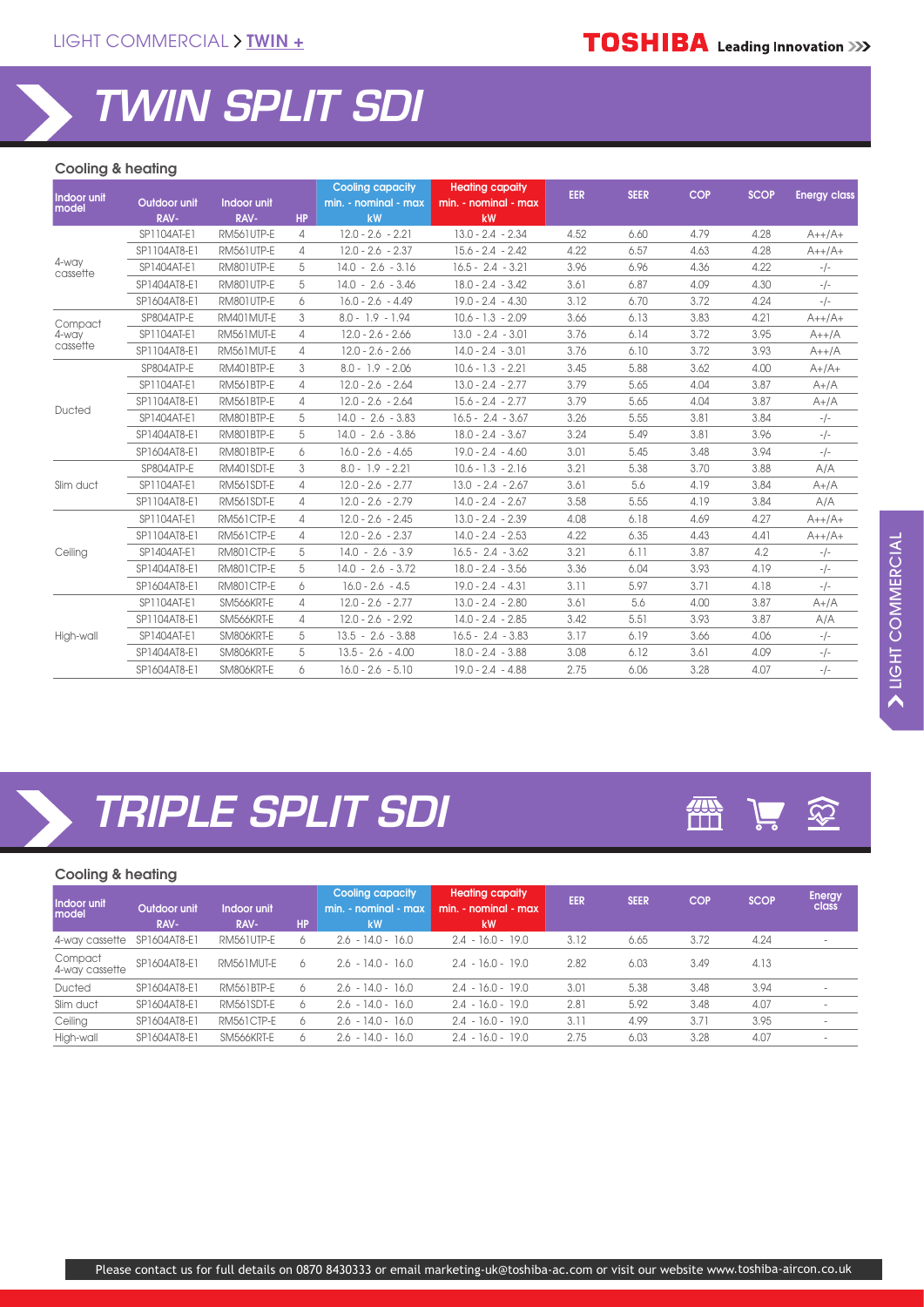# *TWIN SPLIT DI*

### Cooling & heating

| Indoor unit<br>model | Outdoor unit<br>RAV- | Indoor unit<br>RAV- | <b>HP</b> | <b>Cooling capacity</b><br>min. - nominal - max<br>kW | <b>Heating capaity</b><br>min. - nominal - max<br>kW | EER  | <b>SEER</b> | <b>COP</b> | <b>SCOP</b> | <b>Energy</b><br>class |
|----------------------|----------------------|---------------------|-----------|-------------------------------------------------------|------------------------------------------------------|------|-------------|------------|-------------|------------------------|
|                      | SM1104ATP-E          | RM561UTP-E          | 4         | $3.0 - 10.0 - 11.2$                                   | $3.0 - 11.2 - 13.0$                                  | 3.31 | 5.72        | 3.82       | 4.28        | $A+/A+$                |
|                      | SM1104AT8P-E         | RM561UTP-E          | 4         | $3.0 - 10.0 - 11.2$                                   | $3.0 - 11.2 - 13.0$                                  | 3.31 | 5.72        | 3.82       | 4.28        | $A+/A+$                |
| 4-way cassette       | SM1404ATP-E          | RM801UTP-E          | 5         | $3.0 - 12.0 - 13.2$                                   | $3.0 - 12.8 - 16.0$                                  | 2.80 | 5.25        | 3.76       | 4.19        | $A/A+$                 |
|                      | SM1404AT8P-E         | RM801UTP-E          | 5         | $3.0 - 12.0 - 13.2$                                   | $3.0 - 12.8 - 16.0$                                  | 2.80 | 5.25        | 3.76       | 4.19        | $A/A+$                 |
|                      | SM1603AT-E1          | RM801UTP-E          | 6         | $3.0 - 14.0 - 16.0$                                   | $3.0 - 16.0 - 18.0$                                  | 3.12 | 5.28        | 3.61       | 4.05        | $-/-$                  |
| Compact              | <b>SM1104ATP-E</b>   | RM561MUT-E          | 4         | $3.0 - 10.0 - 11.2$                                   | $3.0 - 11.2 - 13.0$                                  | 3.17 | 5.51        | 3.26       | 4.00        | $A/A+$                 |
| 4-way<br>cassette    | SM1104AT8P-E         | RM561MUT-E          | 4         | $3.0 - 10.0 - 11.2$                                   | $3.0 - 11.2 - 13.0$                                  |      |             |            |             |                        |
|                      | SM1104ATP-E          | RM561BTP-E          | 4         | $3.0 - 10.0 - 11.2$                                   | $3.0 - 11.2 - 12.5$                                  | 3.18 | 5.1         | 3.75       | 4.14        | $A/A+$                 |
|                      | SM1104AT8P-E         | <b>RM561BTP-E</b>   | 4         | $3.0 - 10.0 - 11.2$                                   | $3.0 - 11.2 - 12.5$                                  | 3.18 | 5.1         | 3.75       | 4.14        | $A/A+$                 |
| Ducted               | SM1404ATP-E          | RM801BTP-E          | 5         | $3.0 - 12.1 - 13.2$                                   | $3.0 - 12.8 - 16.0$                                  | 2.74 | 4.94        | 3.61       | 3.95        | $-/-$                  |
|                      | SM1404AT8P-E         | RM801BTP-E          | 5         | $3.0 - 12.1 - 13.2$                                   | $3.0 - 12.8 - 16.0$                                  | 2.74 | 5.03        | 3.61       | 3.95        | $-/-$                  |
|                      | SM1603AT-E1          | RM801BTP-E          | 6         | $3.0 - 14.0 - 16.0$                                   | $3.0 - 16.0 - 18.0$                                  | 2.73 | 4.70        | 3.41       | 3.74        | $-/-$                  |
| Slim duct            | SM1104ATP-E          | RM561SDT-E          | 4         | $3.0 - 10.0 - 11.2$                                   | $3.0 - 11.2 - 12.5$                                  | 3.14 | 5.09        | 3.75       | 4.16        | $B/A+$                 |
|                      | SM1104AT8P-E         | RM561SDT-E          | 4         | $3.0 - 10.0 - 11.2$                                   | $3.0 - 11.2 - 12.5$                                  | 3.14 | 5.09        | 3.75       | 4.16        | $B/A+$                 |
|                      | SM1104ATP-E          | RM561CTP-E          | 4         | $3.0 - 10.0 - 11.2$                                   | $3.0 - 11.2 - 12.5$                                  | 3.22 | 5.7         | 3.81       | 4.27        | $A+/A+$                |
|                      | SM1104AT8P-E         | <b>RM561CTP-E</b>   | 4         | $3.0 - 10.0 - 11.2$                                   | $3.0 - 11.2 - 12.5$                                  | 3.22 | 5.7         | 3.81       | 4.27        | $A+/A+$                |
| Ceiling              | SM1404ATP-E          | RM801CTP-E          | 5         | $3.0 - 12.1 - 13.2$                                   | $3.0 - 12.8 - 16.0$                                  | 2.74 | 5.12        | 3.73       | 4.20        | $-/-$                  |
|                      | SM1404AT8P-E         | RM801CTP-E          | 5         | $3.0 - 12.1 - 13.2$                                   | $3.0 - 12.8 - 16.0$                                  | 2.74 | 5.13        | 3.73       | 4.20        | $-/-$                  |
|                      | SM1603AT-E1          | RM801CTP-E          | 6         | $3.0 - 14.0 - 16.0$                                   | $3.0 - 16.0 - 18.0$                                  | 3.01 | 4.95        | 3.47       | 3.95        | $-/-$                  |
|                      | SM1104ATP-E          | SM566KRT-E          | 4         | $3.0 - 10.0 - 11.2$                                   | $3.0 - 11.2 - 12.5$                                  | 3.19 | 5.13        | 3.75       | 4.18        | $A/A+$                 |
|                      | SM1104AT8P-E         | SM566KRT-E          | 4         | $3.0 - 10.0 - 11.2$                                   | $3.0 - 11.2 - 12.5$                                  | 3.19 | 5.13        | 3.75       | 4.18        | $A/A+$                 |
| High-wall            | SM1404ATP-E          | SM806KRT-E          | 5         | $3.0 - 12.1 - 13.0$                                   | $3.0 - 12.8 - 16.0$                                  | 2.57 | 5.11        | 3.37       | 4.05        | $-/-$                  |
|                      | SM1404AT8P-E         | SM806KRT-E          | 5         | $3.0 - 12.1 - 13.0$                                   | $3.0 - 12.8 - 16.0$                                  | 2.57 | 5.12        | 3.37       | 4.03        | $-/-$                  |
|                      | SM1603AT-E1          | SM806KRT-E          | 6         | $3.0 - 14.0 - 16.0$                                   | $3.0 - 16.0 - 18.0$                                  | 2.75 | 5.00        | 3.21       | 3.9         | $-/-$                  |

## *TRIPLE SPLIT DI*

#### Cooling

| Indoor unit<br>model      | Outdoor unit<br>RAV- | Indoor unit<br>RAV- | <b>HP</b> | <b>Cooling capacity</b><br>min. - nominal - max<br>kW | <b>Heating capaity</b><br>min. - nominal - max<br><b>kW</b> | EER  | <b>SEER</b> | <b>COP</b> | <b>SCOP</b> | <b>Energy</b><br>class |
|---------------------------|----------------------|---------------------|-----------|-------------------------------------------------------|-------------------------------------------------------------|------|-------------|------------|-------------|------------------------|
| 4-way cassette            | SM1603AT-E1          | RM561UTP-E          |           | $3.0 - 14.0 - 16.0$                                   | $3.0 - 16.0 - 18.0$                                         | 3.12 |             | 3.61       |             |                        |
| Compact<br>4-way cassette | SM1603AT-E1          | RM561MUT-E          | Ô.        | $3.0 - 14.0 - 16.0$                                   | $3.0 - 16.0 - 18.0$                                         | 4.92 |             | 3.98       |             | ۰                      |
| Ducted                    | SM1603AT-E1          | <b>RM561BTP-E</b>   |           | $3.0 - 14.0 - 16.0$                                   | $3.0 - 16.0 - 18.0$                                         | 2.73 |             | 3.41       |             | ۰                      |
| Slim duct                 | SM1603AT-E1          | RM561SDT-E          |           | $3.0 - 14.0 - 16.0$                                   | $3.0 - 16.0 - 18.0$                                         | 2.81 |             | 3.41       |             | $\sim$                 |
| Ceiling                   | SM1603AT-E1          | <b>RM561CTP-E</b>   | Ő         | $3.0 - 14.0 - 16.0$                                   | $3.0 - 16.0 - 18.0$                                         | 3.01 |             | 3.47       |             | $\sim$                 |
| High-wall                 | SM1603AT-E1          | SM566KRT-E          |           | $3.0 - 14.0 - 16.0$                                   | $3.0 - 16.0 - 18.0$                                         | 2.75 |             | 3.21       |             | ÷.                     |